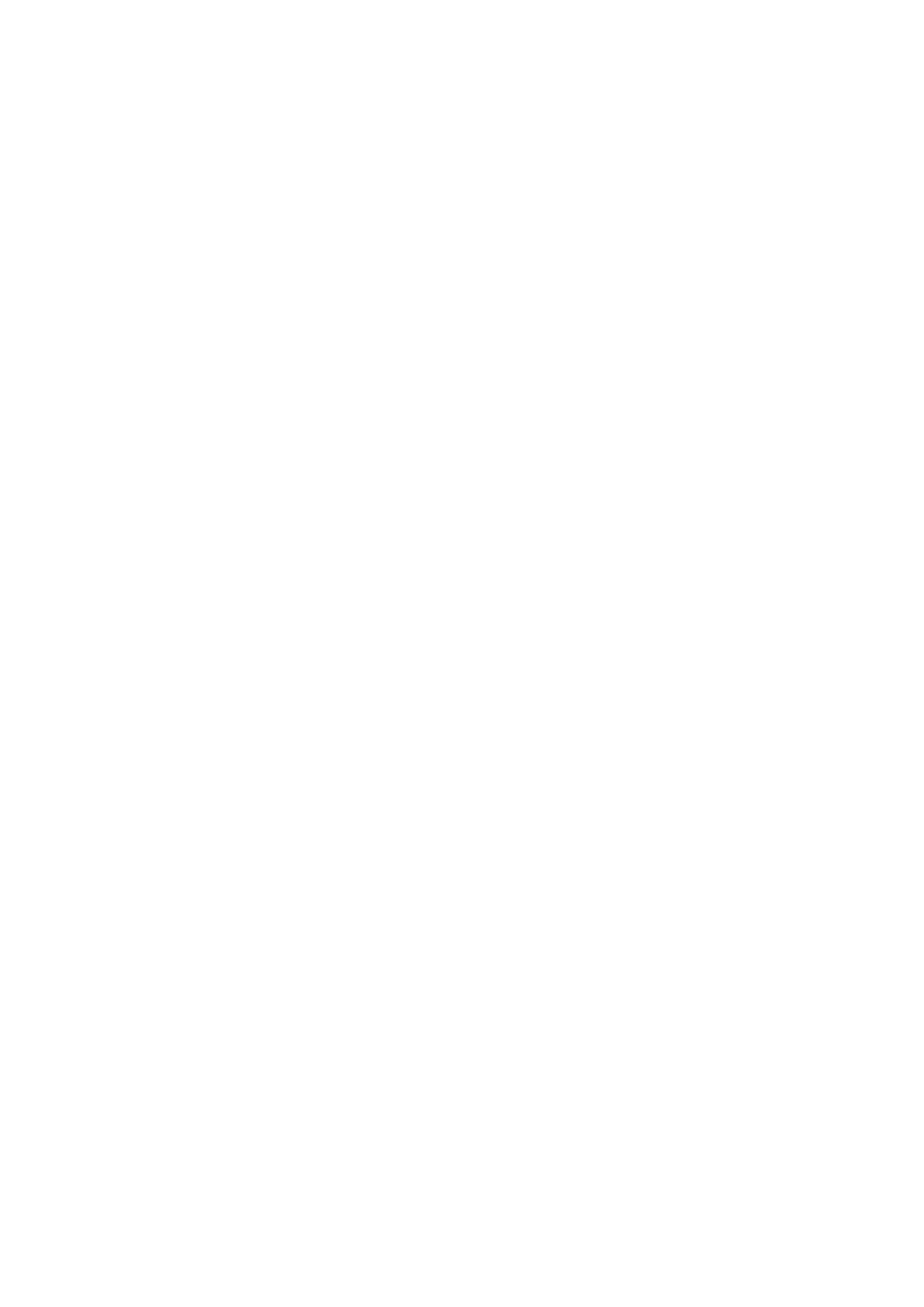# Archaeological SMALL FINDS and THEIR SIGNIFICANCE

Proceedings of the Symposium on Games and Toys

Editors: OANA TUTILĂ NICOLAE CĂTĂLIN RIȘCUȚA Iosif Vasile Ferencz

Editura Mega | Cluj-Napoca | 2016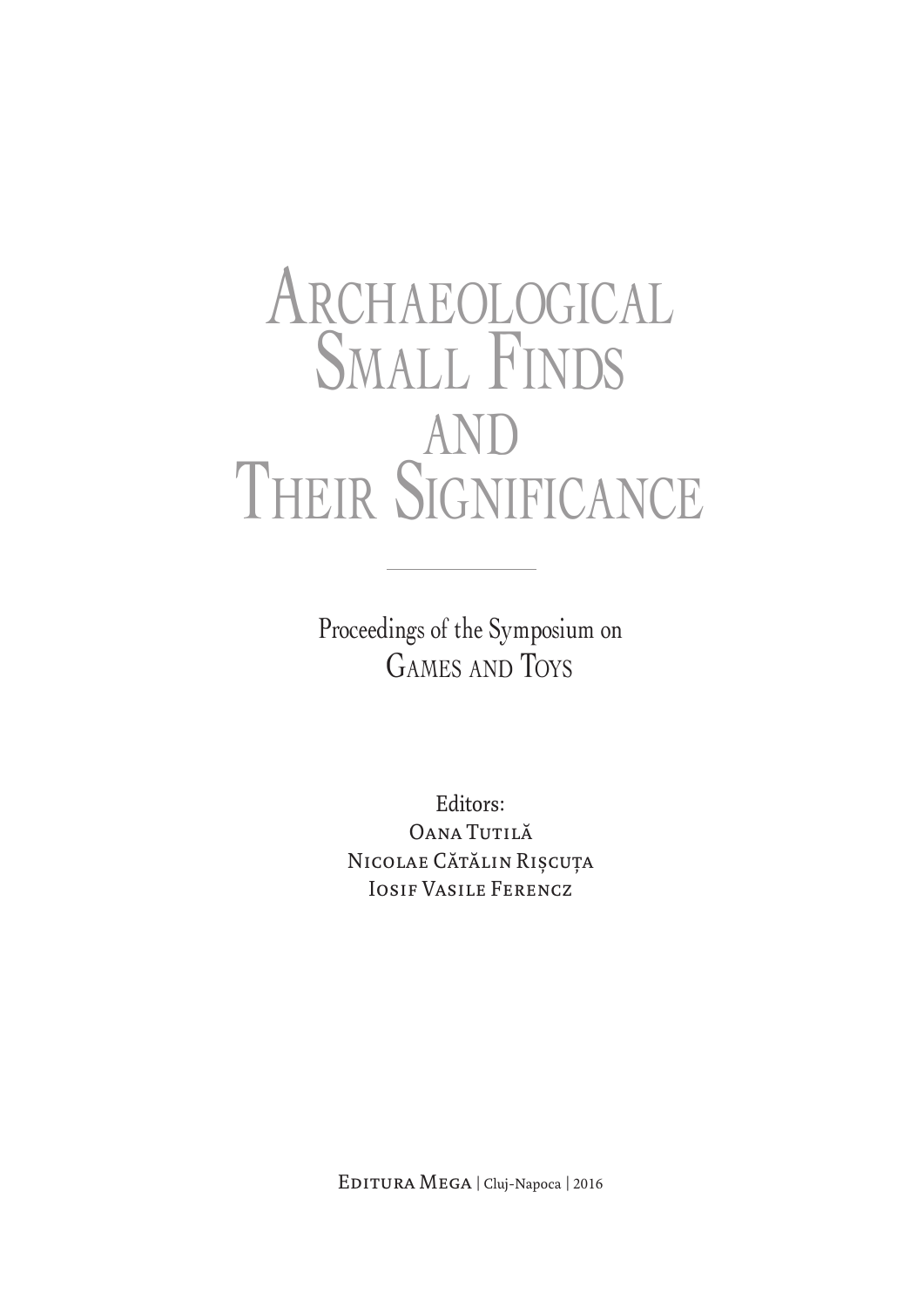#### **Editors:**

Oana Tutilă, Nicolae Cătălin Rişcuţa, Iosif Vasile Ferencz

### **Layout:**

Oana Tutilă

#### **Cover design:**

Oana Tutilă, Nicolae Cătălin Rişcuţa

**(Front cover:** Bar dice made of bone and antler from Stradonice, photo M. Karwowski, collections Museum of Natural History in Vienna.

**Back cover:** Ceramic counters from Ardeu *Cetăţuie*, photo I. V. Ferencz, collections Museum of Dacian and Roman Civilisation, Deva)

The authors are responsible for contents and translations

#### **Descrierea CIP a Bibliotecii Naţionale a României Archaeological small finds and their significance : proceedings of the symposium on games and toys** / ed.: Oana Tutilă, Nicolae Cătălin Rişcuţa, Iosif Vasile Ferencz. - Cluj-Napoca: Mega, 2016 Conține bibliografie ISBN 978-606-543-796-8

I. Tutilă, Oana (ed.) II. Rişcuţa, Nicolae Cătălin (ed.) III. Ferencz, Iosif Vasile (ed.)

39

**DTP:** Francisc Baja



e-mail: mega@edituramega.ro www.edituramega.ro